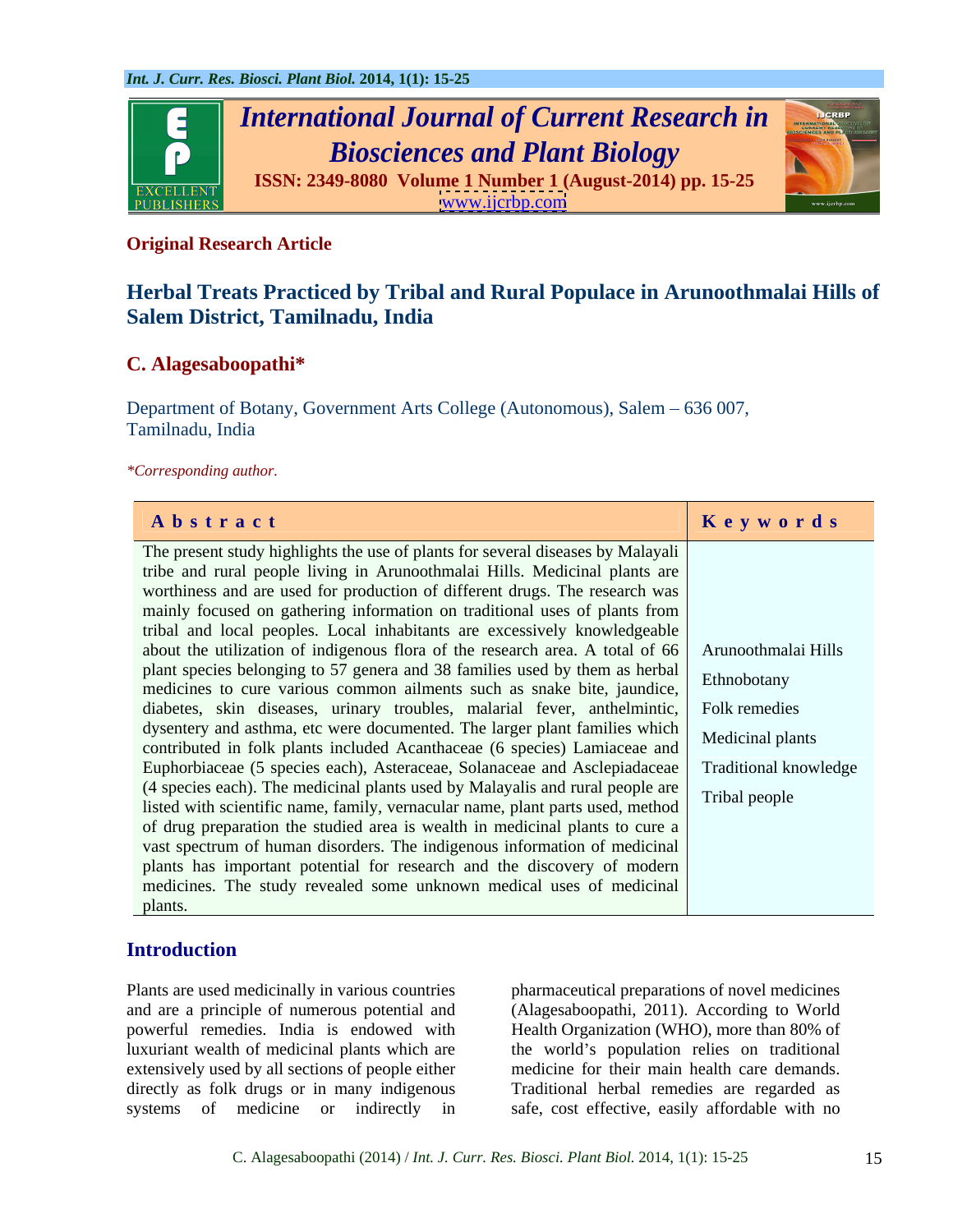adverse side effects and due to this fact worldwide need for herbal drugs is Herbalism or Botanical medicine, is the continuously increasing and in India its market

awareness and are being rediscovered because 2008; Alagesaboopathi, 2009; Sankaraof growing awareness of unwanted side effects researchers (Kirtikar and Basu, 1999; Nadkarni, 2001; Kadavul and Dixit, 2009; Guru Prasad, have been used in traditional medicine for  $12^{\circ}53'30''$  North latitude and between

medicine performance a very notable role in assemblage of vegetation riches. The health care system of rustic people covering all categories of disorders (Das et al., 2009) and evolved over years of attention, attempt and become have wide knowledge of the widely remained with the aboriginal people (Ragupathy and Mahadevan, 1991). In India, it Region and Western Ghats. There are about plants; at least 315 are represented in India

is expending at an annual rate of 20 percentage medicinal importance. Traditional medicinal (Pesek et al., 2008; Divya et al., 2011). usages and ethnobotanical knowledge play People depend on the forest resources for specifically when the literature and field work numerous uses like for food, drugs, gums, dyes, information have been properly evaluated. The fodder, agricultural implements, insecticides, documentation of indigenous information on hunting, poison, narcotics, medicines, timber, the utility of local plant resources by various wood, non-timber forest products etc. ethnic groups or communities is one of the (Puspangadan, 1995). Plants have been used as essential purposes of ethnobotanical study medicines for thousands of years and are used (Shrestha,1998). Many workers reported uses today in their genuine as well as processed of medicinal plants to treat different diseases by from several medicinal plants which have been rural and tribal people inhabiting different areas forgotten by modern man as a result of his of Tamilnadu (Ayyanar and Ignacimuthu, dependence on the speedy results of allopathic 2005; Udayan et al., 2006; Ignacimuthu et al., and other aspects of the later (Dwarakan and Samydurai etal., 2012). However, no previous Alagesaboopathi, 1999). Plants have always the works has been carried out so far on the source of drugs and have several uses to enumeration and status of medicinal plants in mankind. According to some previous Arunoothmalai hills of Salem district of Herbalism or Botanical medicine, is the utilization of herbs for their phytotherapeutic or significant role in the scientific investigation, 2008; Alagesaboopathi, 2009; Sankara narayanan et al., 2010; Umapriya et al., 2011; Tamilnadu.

2011; Sankaranarayanan et al., 2010; Jayanthi Salem is one of the most significant districtsof et al., 2012; Muralidharan et al., 2012) plants Tamilnadu. It lies between 11°14'46" and many thousand years (Abu-Rabia, 2005).  $77^{\circ}32'52'' - 78^{\circ}53'05''$  East longitude. The The information of medicinal plants has been below are some notable Hills. They are accumulated in the course of several centuries Shevaroy Hills, Kalvarayan, Suriyamalai, based on various medicinal systems such as Kanjamalai Hills, Kumaragiri Hills, Bodamalai, Siddha, Ayurveda, Unani, Naturopathy, Vanavasi Hills, Arunoothmalai and Palamalai. Amachi and Homeopathy. These systems of The district is well known for its peculiar blunder, consequence and inheritance has ethnomedicinal plants found in the nearby is reported that traditional healers utilize 2,500 plants and herbs in several kinds of disorders plant species and 100 species of plants supply  $\int$  iocally occur in the area. The use traditional normal sources of medicine (Pei, 2001). India information in health care method where herbs, is one of the 12-megabiodiversity centers with plants and roots of some wild trees and plants 2 hot spots of biodiversity in the Northeastern locally available are used for treating the 400 families in the world of the flowering treatment for various kinds of ailments with the aboves side effects und due to this fact the contain and a side is also known as a simulated and in the contained and indicate the simulated and indicate the simulated by the simulated by the simulated by the simulated by 12°53′30″ North latitude and between district is mountainous in nature. Enumerated assemblage of vegetation riches. utilization of plants for treating many ailments is known to various households. The elderly people have wide knowledge of forest. They are excellent identification, use, extraction, preparation and applications of diseases. They have indigenous mode of help of local herbal medicines.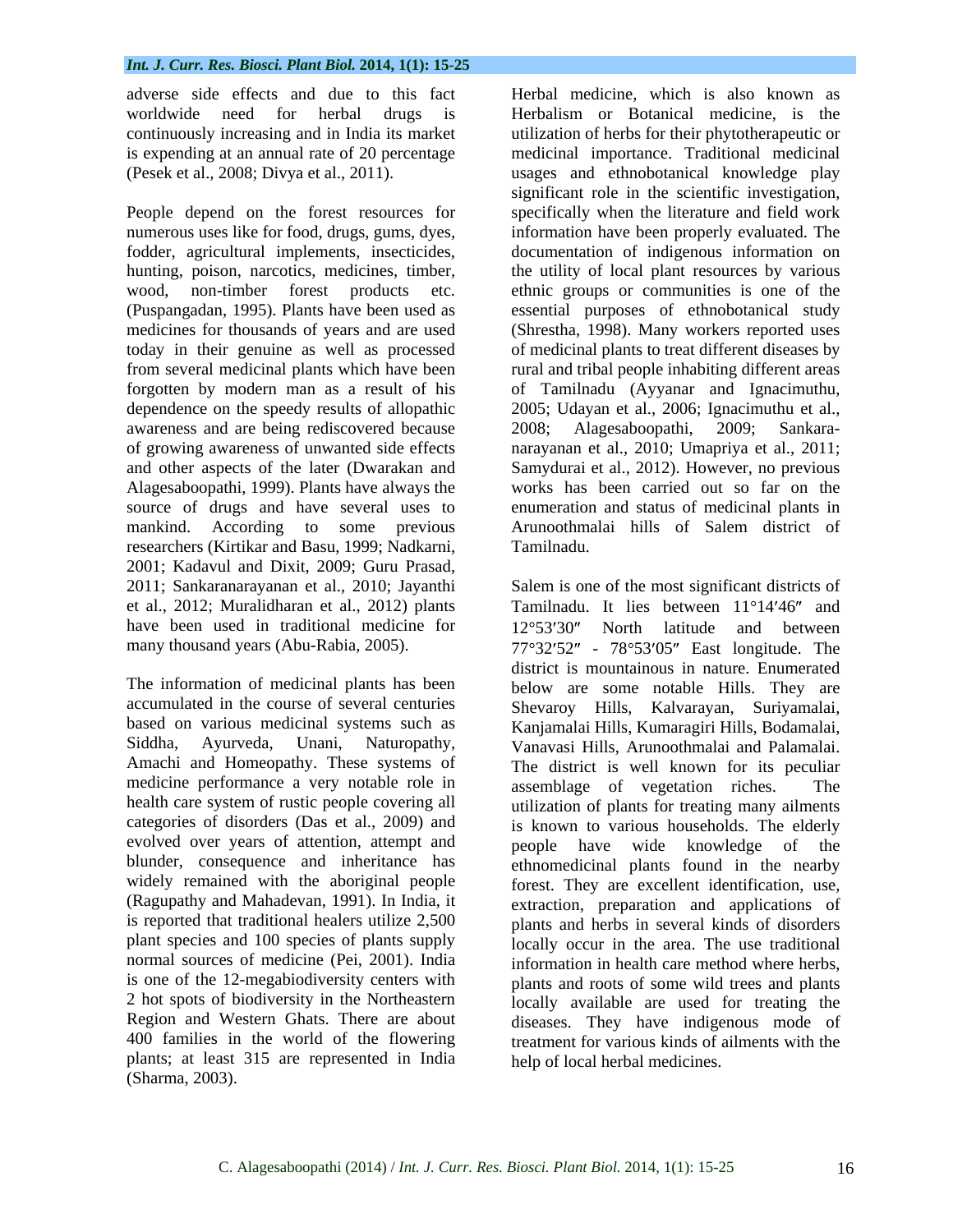They provided knowledge such as scientific effective treatments for various ailments such each). Fabaceae. Amaranthaceae. give an account of the indigenous medicinal

The study was conducted between August 2011 and July 2012 during various flowering seasons at several areas. The information on medicinal village headmen and the aged and experienced and ethn<br>negative the herbel medicine prestitioners. Table 1. people the herbal medicine practitioners, village dwellers, village herbalists, vaidyas and their traditional healers (Sinha, 1996). Each of the plant material was assigned field book number and reported as to family, scientific name of species, vernacular name (Tamil), parts used, method of drug preparation, mode of applications, dosage and duration were urinary troubles, these medicinal species are<br>documented (Parinitha et al. 2005) and used as entire or their parts in the form documented (Parinitha et al., 2005) and medicinal uses, plant parts that were identified as having use in ethnobotany were collected and compressed plant species collected were identified with the help of relevant published floras (Gamble, 1936; Henry et al., 1987; Henry et al., 1989; Matthew, 1983). The herbarium specimens were deposited in the Department of Botany, Government Arts<br>Colloge (Autonomous), Solom for future parts was highest (83.33%) than the College (Autonomous), Salem for future reference. It was found that many of the present information was not so far been available in

The present investigation work is based on the indigenous information of most generally used medicinal plants of Arunoothmalai Hills, Tamilnadu. A total of 66 plant species belonging to 38 families distributed in 57 genera have been recorded. These contribute to 52 remedies. The families which contributed

name of the species, local name (Tamil), Acanthaceae (6 species) Lamiaceae and family, part(s) used and uses. They reported Euphorbiaceae (5 species each), Asteraceae, that the most of the plant species are really Solanacecae and Asclepiadaceae (4 species as snake bite, diabetes, stomachache, asthma, Caesalpiniaceae, Meliaceae, Cleomaceae and jaundice, fever, cough, leprosy, diarrhoea, cuts, Aristolochiaceae (2 species each), while the wounds, cold, skin diseases, ulcers, urinary remaining 26 families represented by single disorders and even cancer. The present report species. Among them most popularly used plants used by rural people and tribals *paniculata* Nees, *Solanum trilobatum* L, (Malayali) in Arunoothmalai Hills of Salem Solanum surattense Burm.f., Melia azedarach district, Tamilnadu. L., *Phyllanthus amarus* Schult & Thorn,**Materials and methods and methods** *Materials and methods Materials and methods Memidesmus indicus* **R.Br.** and *Aloe* plants was collected from the medicine men, all ramilies, vernacular names, plant parts used with species included as folk medicines were: each), Fabaceae, Amaranthaceae, medicinal plants such as *Andrographis Solanum surattense* Burm.f., *Melia azedarach Andrographis echioides* Nees, *Rhinacanthus nasutus* Kurz. *Aristolochia indica* L. *Hemidesmus indicus* R.Br. and *Aloe barbedensis* Mill which plays significant role in the first health care system of tribals and rural people. The information on scientific names, families, vernacular names, plant parts used and ethnomedicinal uses have been recorded in Table 1.

> The present research notable that people of rural and tribal is highest remedies used for treating the ailments in the studied area were: jaundice, snake bite, malarial fever, asthma, diabetes, skin diseases, cough, dysentery, urinary troubles, these medicinal species are used as entire or their parts in the form decoction, extract, powder, latex, juice and paste. The medicinal uses are qualities with details such as the part(s) used singly, combination with other ingredients or mixed with other plants, method of preparation and mode of administration were noted in the field.

literature. The represented by 62 species of 53 genera and 33 **Results and discussion** Species of 4 genera and 4 families. Lear was the For curing disorders, the used of aerial plant parts was highest  $(83.33\%)$  than underground parts (16.66%). Among these 66 plants collected belonging to dicots are families while monocots are represents by 4 species of 4 genera and 4 families. Leaf was the most largely utilized plant part recorded for 37 plant species in a total of 66 reported plants. Percentage of plants parts used is as follows: leaves 56%, whole plant 18%, root 15%, fruit 10%, seeds 9%, stem 4%, latex 4%, flowers 4% and tuber 1%. Commonly, fresh part of the plant was used for the preparation of drugs. Highest utilize of leaves medicinal utility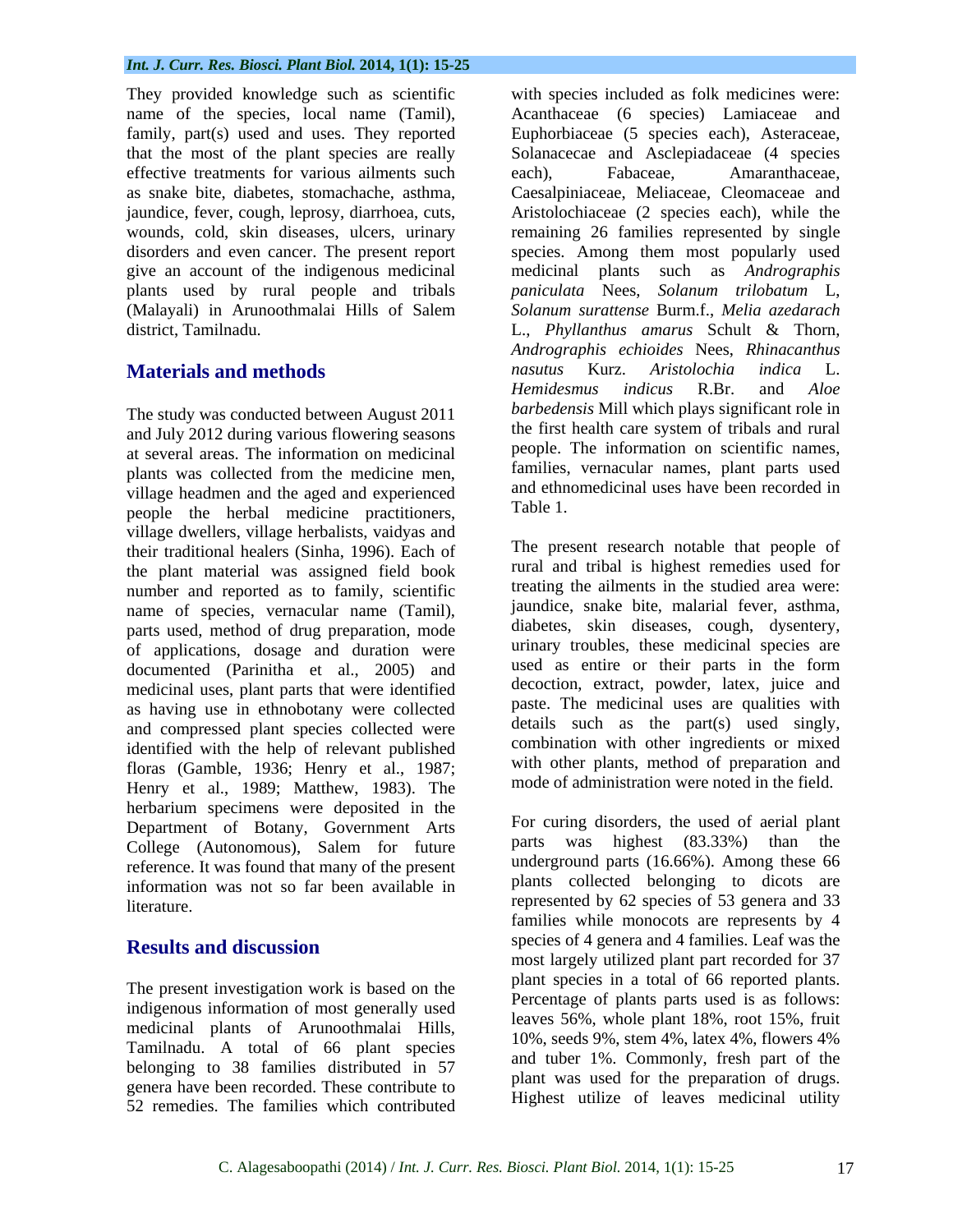species are used for snake bite. Various species and Choudhury, 2012). Andrographis *Phyllanthus amarus, Emblica of icinalis* are *gigantea* are used to treat scorpion bite. Diabetes is treated effectively with *Aerva indica*. For curing leprosy, *Aristolochia indica, Azadirachata indica* and *Melia azedarach* are treat eye diseases. these plant species.

medicinal plants than younger generation. The the field of ethnopharmacology and plants for treating many ailments. Various while others grow in wild conditions. The tribal and rural people needs essentially on plants for Ignacimuthu, 2005; Udayan et al., 2006; Venkataswamy et al., 2010; Umapriya et al.,

Ethnomedicine is assured and reduced costly therefore the tribal and rural people of this area still used the traditional ailments. The

reveals either these plants are easily availability enumeration has been compared with relevant or they may have potent medicinal properties. published literature and it was found that Based on Table 1 high numbers of medicinal formerly (Ramana Naidu et al., 2012; Chopra et plant species were utilized for the curing skin al., 1956). Comparable studies on medicinal diseases (23%), fever (17%) and snake bite species in similarity to their used and (15%) conservation has been conducted in different All the 66 species have medicinal uses. 8 Prasad, 2011; Ramana Naidu et al., 2012; Das are used for asthma, dyspepsia, cough, cold, *paniculata* plant juice utilized to cure diabetes, urinary troubles, rheumatism, diarrhoea, jaundice and dysentery in the study area and anthelmintic, and stomachache. Species such as the same use was also reported by Jayanthi et *Centella asiatica, Eclipta prostrata,* al., (2012). *Aristolochia bracteolata* plant *Boerhaavia dif usa, Justicia tranquebariensis,* decoction is given for snake bite and skin used to cure jaundice. Plants like *Rhinacanthus*  reported for snake bite and skin diseases *nasutus, Andrographis paniculata, Cassia* (Umapriya et al., 2011). Apart from this, *occidentalis, Heliotropium indicum, Calotropis* medicinal plants such as *Evolvulus alsinoides lanata, Andrographis paniculata, Gymnema* medicinal usefulness to curing fever, cold, *sylvestre, Syzygium cumini* and *Coccinia* veneral diseases and also as a hair development excellent remedies. People also make use of more benefit, local villagers have been *Gloriosa superba* and *Alangium salvifolium* to motivated for conservation and propagation of parts of India (Ignacimuthu et al., 2006; Guru and Choudhury, 2012). *Andrographis*  diseases. But the same plant decoction has been and *Ocimum basilicum* are practiced among the Kani tribals of Tirunelveli hills for their promoter (Ayyanar and Ignacimuthu 2005). Due to more need of ethnomedicinal plants and

It was noted that elder people had more Medicinal plants performance an important role knowledge about the traditional uses of in providing information to the researchers in tribal and local inhabitants utilize 66 species of ethnobotany. The observations of present species had many uses. From previous times plays a vital role among the rural people of people made utilize of plants for their essential Arunoothmalai Hills. Besides this, in other demands, live hood and primary health care. Hills of Tamilnadu like Shevaroy Hills, Kolli Some plants utilized by people are propagated, Hills, Pachamalais, Palamalai Hills, Nilgiri medicine, food, fodder, nuts, craft, agricultural traditional system of medicine such as Siddha, tools, house construction and for other Ayurveda, Naturopathy and Homeopathy. In necessities. Plant utilized to snake and scorpion Arunoothmalai, the traditional medicinal bites, fever, diabetes, jaundice, cough, skin method is very effective, supportive and diseases urinary troubles, dysentery, headache successful in curing snake bite, jaundice, and toothache (Rajan et al., 2002; Ayyanar and diabetes, fever, urinary troubles and skin 2012; Ramana Naidu et al., 2012). scientific companies for further research on the field of ethnopharmacology and investigation showed that traditional medicine Hills, Maruthamalai Hills, Javadhu Hills and Yelagiri Hills, Practitioners are practicing the diseases. Ethnomedicinal survey is most helpful for research scholars, scientists and isolation and identification of active biocompounds that can be formulated into several medicines.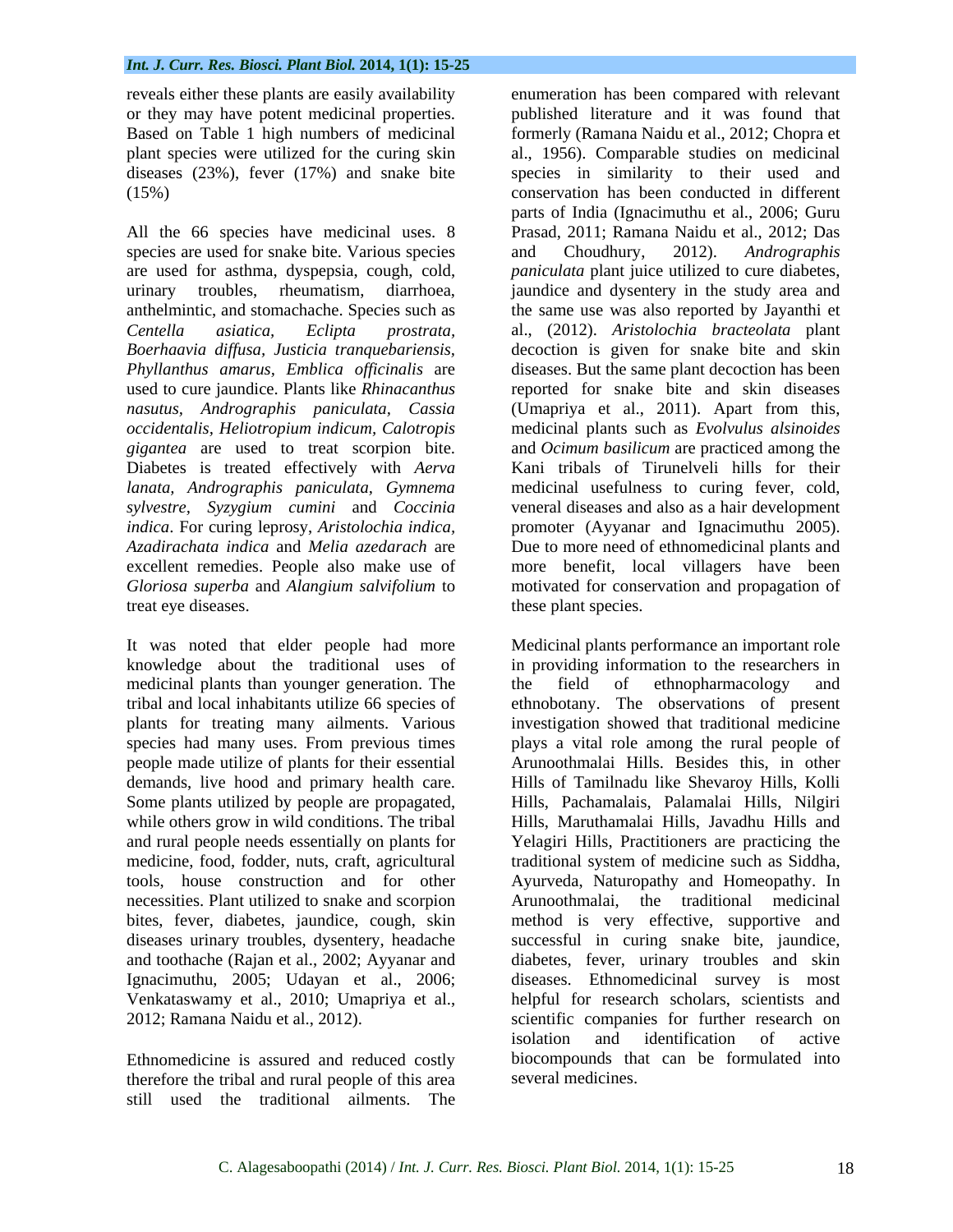|                                           | <u>манч</u>   | bu ict of Tann        | auu, muna.               |                                                                      |
|-------------------------------------------|---------------|-----------------------|--------------------------|----------------------------------------------------------------------|
| Scientific name                           | Family        | Vernacular            | <b>Plant</b>             | Utilization of medicinal                                             |
| Abrus precatorius L.                      | Fabaceae      | name<br>Kundumani     | parts used<br>Leaves and | <b>plants for different ailments</b><br>50 ml of seed juice is mixed |
|                                           |               |                       | seeds                    | with cow's milk and given                                            |
|                                           |               |                       |                          | once a day for 3 days for                                            |
|                                           |               |                       |                          | abortion. The leaf powder                                            |
|                                           |               |                       |                          | mixed with sugar and is given                                        |
|                                           |               |                       |                          | orally for cough and sore<br>throat.                                 |
| Acalypha indica L.                        | Euphorbiaceae | Kuppaimeni            | Leaves                   | Leaf extract is applied                                              |
|                                           |               |                       |                          | externally to treat poisonous                                        |
|                                           |               |                       |                          | bites.                                                               |
| Achyranthes aspera L.                     | Amaranthaceae | Nayuruvi              | Leaves and               | Juice of fresh leaves is given                                       |
|                                           |               |                       | root                     | orally to treat cough, piles and<br>diuretic.                        |
|                                           |               |                       |                          | Root paste is for snake bite.                                        |
| Adhatoda zeylanica                        | Acanthaceae   | Adathodai             | Leaves                   | Leaf powder is mixed with hot                                        |
| Medicus                                   |               |                       |                          | water and taken internally to                                        |
|                                           |               |                       |                          | treat cough, cold, fever and<br>asthma.                              |
| Aegle marmelous (L.)                      | Rutaceae      | Vilvam                |                          | Leaves and Leaf juice is given internally                            |
| Corr. Serr.                               |               |                       | fruits                   | to treat diarrhoea.                                                  |
|                                           |               |                       |                          | Decoction of the fruit is mixed                                      |
|                                           |               |                       |                          | with sugar are given in cold                                         |
|                                           |               |                       |                          | and fever.                                                           |
| Aerva lanata (L.)<br>A.L.Juss, ex Schult. | Amaranthaceae | Poolaipoo             | Whole<br>plant           | Whole plant is mixed with<br>sugar is taken orally to cure           |
|                                           |               |                       |                          | diabetes, diuretic and cough.                                        |
| Ageratum conyzoides L.                    | Asteraceae    | Sethupunthalai Leaves |                          | Leaf paste is applied over                                           |
|                                           |               |                       |                          | affected area to treat skin                                          |
|                                           |               |                       |                          | diseases and itches.                                                 |
| Alangium salvifolium                      | Alangiaceae   | Alinji                | Fruit                    | Fruit juice is used to treat eye                                     |
| (L.F.) Wangerin                           |               |                       |                          | diseases.                                                            |
| Aloe barbedensis Mill.                    | Liliaceae     | Chothukathalai Leaves |                          | Paste of leaf is applied to                                          |
|                                           |               |                       |                          | curing various skin ailments.                                        |
|                                           |               |                       |                          | Fresh leaf juice is taken with                                       |
|                                           |               |                       |                          | sugar for the treatment of                                           |
|                                           |               |                       |                          | digestion, rheumatism and<br>fever.                                  |
| Andrographis echioides                    | Acanthaceae   | Gopuramthangi Whole   |                          | Whole plant extract is given                                         |
| Nees.                                     |               |                       | plant                    | for the treatment of fever.                                          |
|                                           |               |                       |                          | Leaves paste applied                                                 |
|                                           |               |                       |                          | externally in snake bite.                                            |
| Andrographis paniculata Acanthaceae       |               | Periyanangai          | Whole                    | Leaf juice is mixed with cow's                                       |
| Nees.                                     |               |                       | plant                    | milk are given in diabetes,<br>jaundice, malarial fever,             |
|                                           |               |                       |                          | dysentery and itches.                                                |
|                                           |               |                       |                          | Decoction of whole plant is                                          |
|                                           |               |                       |                          | taken orally to treat fever,                                         |
|                                           |               |                       |                          | snake bite, scorpion bite and<br>dyspepsia.                          |
|                                           |               |                       |                          |                                                                      |

### **Table 1. Medicinal plants used to cure various ailments in Arunoothmalai Hills, Salem district of Tamilnadu, India.**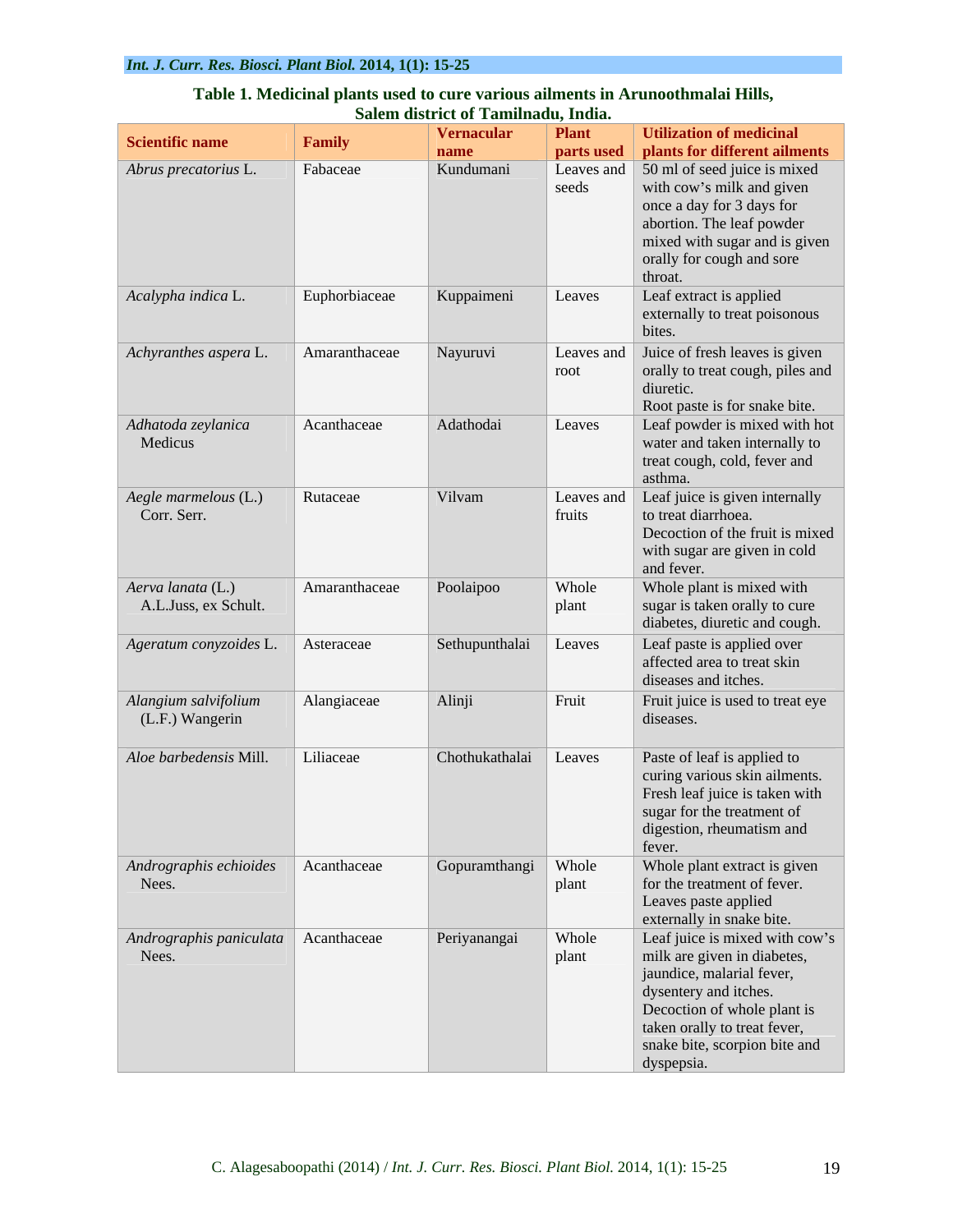|                                           | Int. J. Curr. Res. Biosci. Plant Biol. 2014, 1(1): 15-25 |                            |                        |                                                                                                      |  |  |
|-------------------------------------------|----------------------------------------------------------|----------------------------|------------------------|------------------------------------------------------------------------------------------------------|--|--|
| <b>Scientific name</b>                    | Family                                                   | <b>Vernacular</b>          | <b>Plant</b>           | Utilization of medicinal                                                                             |  |  |
| Anisomeles malabarica                     | Lamiaceae                                                | <b>name</b><br>Paeimiratti | parts used<br>Stem     | plants for different ailments<br>Stem paste is mixed with                                            |  |  |
| (L.) R.Br.Ex.Sims.                        |                                                          |                            |                        | coconut oil and applied                                                                              |  |  |
|                                           |                                                          |                            |                        | externally to treat wounds.                                                                          |  |  |
| Argemone mexicana L.                      | Papaveraceae                                             | Pirammathandu Latex and    | seeds                  | Yellow juice is used for<br>scabies.<br>Powdered seed is used to cure<br>cracks at foot.             |  |  |
| Aristolochia bracteolata Aristolochiaceae |                                                          | Adutinnapalai              |                        | Leaves and   Root decoction is given orally                                                          |  |  |
| Lam.                                      |                                                          |                            | root                   | to treat gonorrhea and skin<br>diseases.<br>Leaf paste is applied<br>externally to treat snake bite. |  |  |
| Aristolochia indica L.                    | Aristolochiaceae                                         |                            |                        | Eswaramooligai   Leaves and   Leaves used to treat leprosy.                                          |  |  |
|                                           |                                                          |                            | root                   | Leaf paste is applied over<br>affected area to cure skin<br>diseases.                                |  |  |
|                                           |                                                          |                            |                        | Root paste is used to treat<br>snake bite.                                                           |  |  |
| Azadirachta indica                        | Meliaceae                                                | Vembu                      | Leaves,                | Paste of leaf is applied to skin                                                                     |  |  |
| A.Juss.                                   |                                                          |                            | stem bark<br>and seeds | disease.<br>Stem bark decoction is given                                                             |  |  |
|                                           |                                                          |                            |                        | orally for 7 days to cure                                                                            |  |  |
|                                           |                                                          |                            |                        | rheumatism.                                                                                          |  |  |
|                                           |                                                          |                            |                        | Seed oil is used to cure skin<br>disease and leprosy.                                                |  |  |
| Boerhaavia diffusa L.                     | Nyctaginaceae                                            | Mukurattai                 | Whole                  | Whole plant juice is mixed                                                                           |  |  |
|                                           |                                                          |                            | plant                  | with black pepper (Piper<br>nigrum) powder is taken orally                                           |  |  |
|                                           |                                                          |                            |                        | to cure cough, skin diseases                                                                         |  |  |
|                                           | Asclepiadaceae                                           | Erukku                     | Flower,                | and jaundice.<br>Leaf latex is applied externally                                                    |  |  |
| Calotropis gigantea (L.)<br>R.Br.         |                                                          |                            | leaf latex             | to treat dog bite, scorpion bite                                                                     |  |  |
|                                           |                                                          |                            | and root               | and snake bite.                                                                                      |  |  |
|                                           |                                                          |                            |                        | Root paste used for toothache.<br>The flower powder mixed                                            |  |  |
|                                           |                                                          |                            |                        | with black pepper $(Piper)$                                                                          |  |  |
|                                           |                                                          |                            |                        | <i>nigrum</i> ) and drink to treat<br>snake bite.                                                    |  |  |
| Cardiospermum                             | Sapindaceae                                              | Modakkathan                | <b>Whole</b>           | Fresh whole plant juice is                                                                           |  |  |
| helicacabum L.                            |                                                          |                            | plant                  | taken with sugar for the                                                                             |  |  |
| Cassia auriculata L.                      | Caesalpiniaceae                                          | Aavarai                    | Leaves and             | treatment of rheumatism.<br>The leaf decoction is given                                              |  |  |
|                                           |                                                          |                            | roots                  | orally twice a day for 5 days to<br>treat anthelmintic. Leaf paste                                   |  |  |
|                                           |                                                          |                            |                        |                                                                                                      |  |  |
|                                           |                                                          |                            |                        | is given internally to treat<br>ulcers. Paste of root is used to                                     |  |  |
|                                           |                                                          |                            |                        | cure skin ailments.                                                                                  |  |  |
| Cassia occidentalis L.                    | Caesalpinaceae                                           | Peyavarai                  | seeds                  | Leaves and Leaf paste is applied<br>externally on skin troubles.                                     |  |  |
|                                           |                                                          |                            |                        | Seed paste used for scorpion                                                                         |  |  |
| Catharanthus roseus                       | Apocynaceae                                              | Nithyakalyani Roots        |                        | sting.<br>Roots juice is given orally to                                                             |  |  |
| G.Don                                     |                                                          |                            |                        | curing cancer and high blood<br>pressure.                                                            |  |  |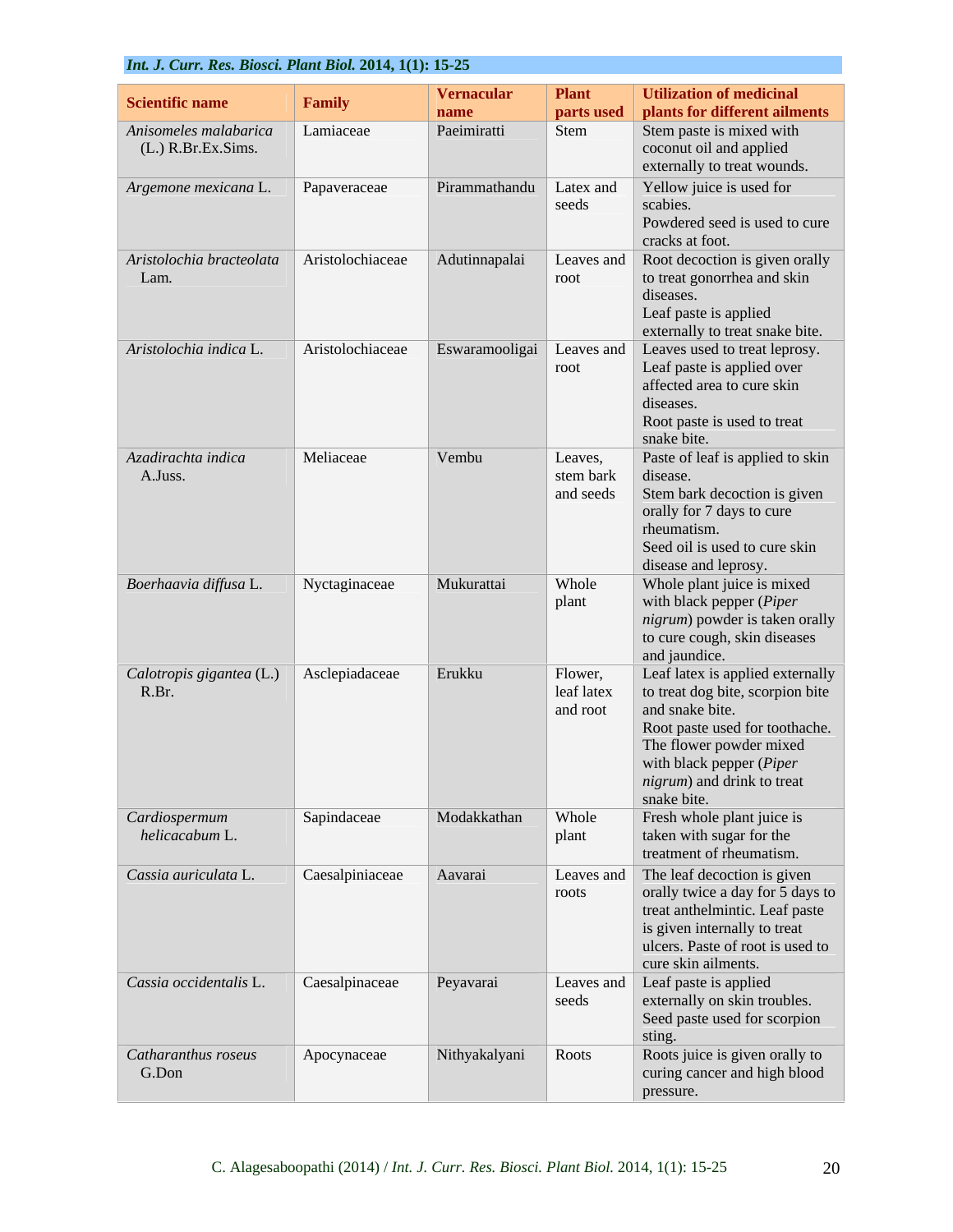| <b>Scientific name</b>            | Family         | Vernacular                  | <b>Plant</b>        | Utilization of medicinal                                        |
|-----------------------------------|----------------|-----------------------------|---------------------|-----------------------------------------------------------------|
|                                   |                | name                        | parts used          | plants for different ailments                                   |
| Centella asiatica (L.)<br>Urban.  | Apiaceae       | Vallarai                    | Leaves              | Leaf juice mixed with cow's<br>milk is given to treat jaundice. |
| Cissus quadrangularis L. Vitaceae |                | Pirantai                    | Stem,               | Paste of stem and leaf is used                                  |
|                                   |                |                             | leaves and          | to treat bone fracture.                                         |
|                                   |                |                             | roots               | Root paste applied for body                                     |
| Cleome gyanandra L.               | Cleomaceae     | Nallavelai                  | Fruit               | pains and inflammation.<br>Paste of fruit is applied            |
|                                   |                |                             |                     | externally to treat headache.                                   |
| Cleome viscosa L.                 | Cleomaceae     | Nayiveli                    | Seed                | Seed paste is given internally                                  |
|                                   |                |                             |                     | to treat anthelmintic and liver                                 |
|                                   |                |                             |                     | problems.                                                       |
| Clitoria ternatea L.              | Fabaceae       | Sangupoo                    | Leaves              | Leaf juice is mixed with black<br>pepper (Piper nigrum) given   |
|                                   |                |                             |                     | orally to treat constipation.                                   |
| Coccinia indica Wight             | Cucurbitaceae  | Kovai                       | Leaf and            | Leaf juice is mixed with sugar                                  |
| and Arn.                          |                |                             | fruit               | given orally to treat diabetes.                                 |
| Cocculus hirsutus Diels.          | Menispermaceae | Kattukkodi                  | Leaves and          | Leaf decoction is used to                                       |
|                                   |                |                             | root                | curing eczema. Root juice is                                    |
|                                   |                |                             |                     | given internally to cure<br>stomache problems and               |
|                                   |                |                             |                     | rheumatism.                                                     |
| Cynodon dactylon (L.)             | Poaceae        | Arugampullu                 | Whole               | 100 ml of whole plant extract                                   |
| Pers.                             |                |                             | plant               | is given for the treatment of<br>diuretic.                      |
| Datura metel L.                   | Solanaceae     | Vellaiumathai               | Leaves              | Leaf juice given in chronic                                     |
|                                   |                |                             |                     | ulcers and asthma.                                              |
| Eclipta prostrata L.              | Asteraceae     | Karisalanganni Leaves       |                     | Leaf decoction is mixed with                                    |
|                                   |                |                             |                     | cow's milk and given once a<br>day for 7 days for jaundice.     |
| Emblica officinalis               | Euphorbiaceae  | Nellikkai                   |                     | Leaves and Leaf juice is mixed cow's milk                       |
| Gaertn.                           |                |                             | fruits              | and drink to cure diabetes.                                     |
|                                   |                |                             |                     | Dried fruit powder is used in                                   |
|                                   |                |                             |                     | the treatment of diarrhoea,<br>dyspepsia and jaundice.          |
| Euphorbia antiquorum              | Euphorbiaceae  | Sathurakalli                | Latex               | Latex is applied externally to                                  |
| L.                                |                |                             |                     | get relief from body pain.                                      |
| Euphorbia hirta L.                | Euphorbiaceae  | Ammam                       | Whole               | Whole plant extract is taken                                    |
| Evolvulus alsinoides L.           | Convolvulaceae | pachcharisi<br>Vishnukranti | $ $ plant<br>Whole  | orally in asthma and diarrhoea.<br>Decoction of whole plant is  |
|                                   |                |                             | plant               | taken internally to cure fever,                                 |
|                                   |                |                             |                     | diarrhoea and nervous                                           |
|                                   |                |                             |                     | debility.                                                       |
| Gloriosa superba, L.              | Colchicaceae   | Kalappai<br>kilangu         | Tuber and<br>flower | Tuber decoction mixed with<br>cow's milk is taken internally    |
|                                   |                |                             |                     | to cure aphrodisiac.                                            |
|                                   |                |                             |                     | Flower juice is used for eye                                    |
|                                   | Asclepiadaceae | Shirkurinjan                | Leaves              | diseases.<br>50 ml of leaf juice mixed with                     |
| Gymnema sylvestre                 |                |                             |                     | 50 ml of cow's milk is taken                                    |
| (Retz) R.Br. ex<br>Schulters      |                |                             |                     | orally once a day for three                                     |
|                                   |                |                             |                     | weeks against diabetes.                                         |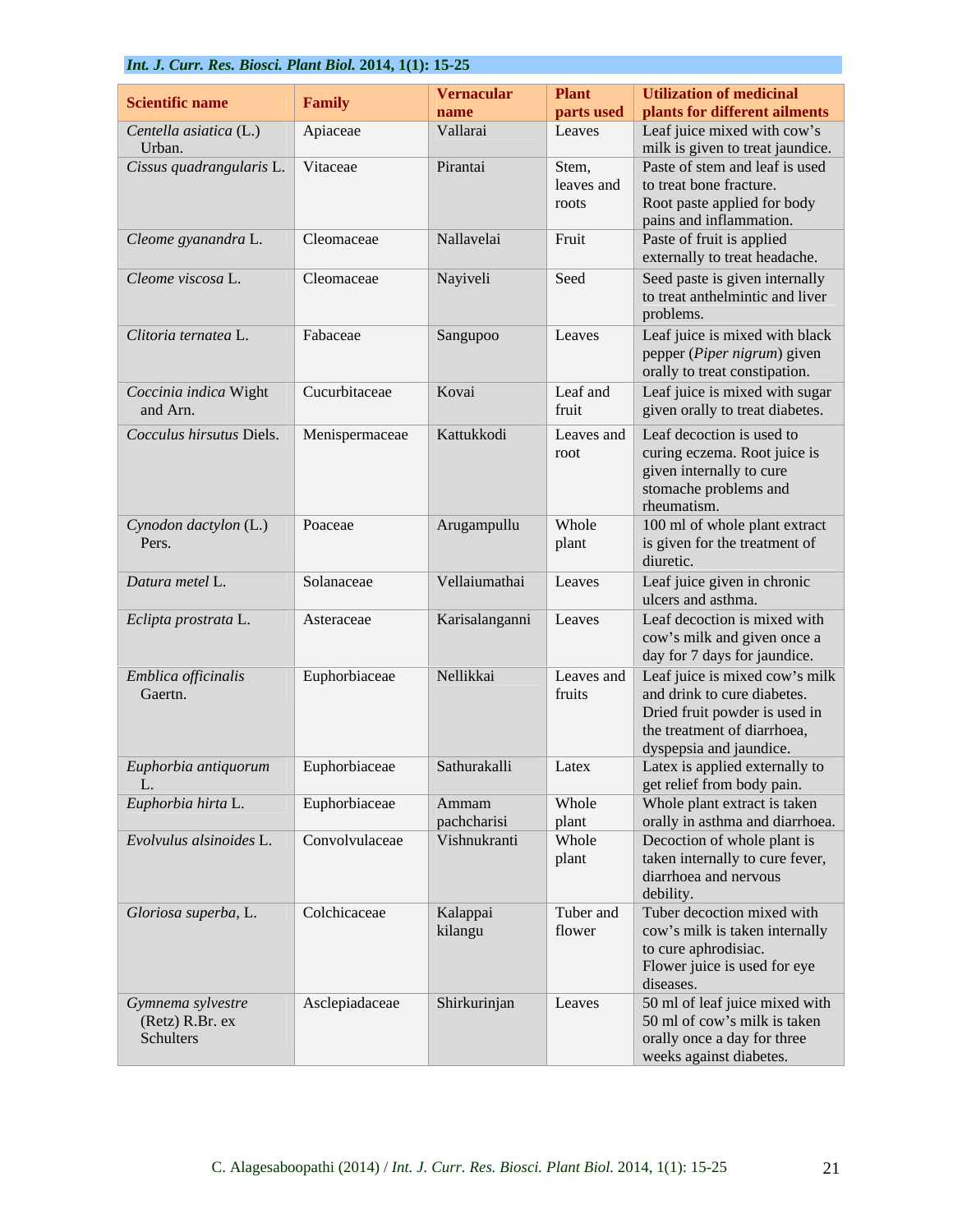| Scientific name                       | Family            | Vernacular     | <b>Plant</b> | <b>Utilization of medicinal</b>                              |
|---------------------------------------|-------------------|----------------|--------------|--------------------------------------------------------------|
|                                       |                   | name           | parts used   | plants for different ailments                                |
| Heliotropium indicum L.               | Boraginaceae      | Nakkipoo       | Leaves       | 50 ml of leaf juice mixed with                               |
|                                       |                   |                |              | hot water is used in snake bite<br>and scorpion bite.        |
| Hemidesmus indicus                    | Asclepiadaceae    | Nannari        | Whole        | Root powder mixed with                                       |
| R.Br                                  |                   |                | plant        | water is given to promote                                    |
|                                       |                   |                |              | coolness.                                                    |
| Hybanthus                             | Violaceae         | Orilaithamarai | Whole        | Whole plant extract is taken                                 |
| $enneaspermus$ (L.)                   |                   |                | plant and    | orally to cure diuretic.                                     |
| F.Muell.                              |                   |                | root         | Root juice is given orally to                                |
|                                       |                   |                |              | treat urinary problems.                                      |
| Justicia tranquebariensis Acanthaceae |                   | Thavasi        | Leaves       | Leaf juice is given internally                               |
|                                       |                   | murungai       |              | to cure jaundice. Leaf paste is                              |
|                                       |                   |                |              | applied over affected area to<br>cure skin ailments.         |
| Lawsonia inermis L                    | Lythraceae        | Maruthani      | Leaves       | Paste of leaf is applied                                     |
|                                       |                   |                |              | externally as hair tonic.                                    |
| Leucas aspera Spreng.                 | Lamiaceae         | Tumbai         | Leaves       | The leaf juice is used in the                                |
|                                       |                   |                |              | treatment of cooling medicine                                |
|                                       |                   |                |              | for scabies. Leaf paste is                                   |
|                                       |                   |                |              | applied on skin diseases and                                 |
| Melia azedarach L.                    | Meliaceae         | Malaivembu     | Leaves       | painful swellings.<br>20 ml of leaf juice is taken           |
|                                       |                   |                |              | orally thrice a day for 3 days                               |
|                                       |                   |                |              | for fever. The leaf paste is                                 |
|                                       |                   |                |              | applied externally to treat skin                             |
|                                       |                   |                |              | diseases and leprosy.                                        |
| Mimosa pudica L.                      | <b>Mimosaceae</b> | Thottalsurngii | Whole        | Whole plant paste is taken                                   |
|                                       |                   |                | plant        | orally twice a day for three                                 |
|                                       |                   |                |              | days to treat dysentery.                                     |
|                                       |                   |                |              | Decoction of roots is taken                                  |
| Musa paradisiaca L.                   | Musaceae          | Valai          | Stem         | internally to cure asthma.<br>Stem juice is given internally |
|                                       |                   |                |              | to dissolve the kidney stones.                               |
| Ocimum bassilicum L.                  | Lamiaceae         | Thhirnetru     | Leaves       | Leaf juice is used for earache,                              |
|                                       |                   | pachilai       |              | cold and urinary troubles.                                   |
| Ocimum sanctum, L. Lamiaceae          |                   | Tulasi         | Leaves       | Leaf juice is used for fever                                 |
|                                       |                   |                |              | and cold. Leaf juice mixed                                   |
|                                       |                   |                |              | with black pepper (Piper                                     |
|                                       |                   |                |              | nigrum) powder is taken orally                               |
|                                       |                   |                |              | to treat cough.                                              |
| Oxalis corniculata L.                 | Oxalidaceae       | Puliyarai      | Roots        | Paste of root is taken                                       |
| Pedalium murex L.                     | Pedaliaceae       | Perunerunji    | Leaves       | internally to cure fever.<br>Leaf juice is given orally to   |
|                                       |                   |                |              | treat urinary troubles and also                              |
|                                       |                   |                |              | used for gonorrhea.                                          |
| Pergularia daemia                     | Asclepiadaceae    | Veliparuthi    | Leaves       | Leaf paste is applied                                        |
| (Forssk) Chior.                       |                   |                |              | externally on forehead during                                |
|                                       |                   |                |              | intense headache. Leaf juice is                              |
|                                       |                   |                |              | taken orally to cure asthma.                                 |
| Phyllanthus amarus                    | Euphorbiaceae     | Kezhanelli     | Whole        | 50 ml of plant juice is given                                |
| Schult & Thorn                        |                   |                | plant        | internally in empty stomach to<br>treat jaundice.            |
|                                       |                   |                |              |                                                              |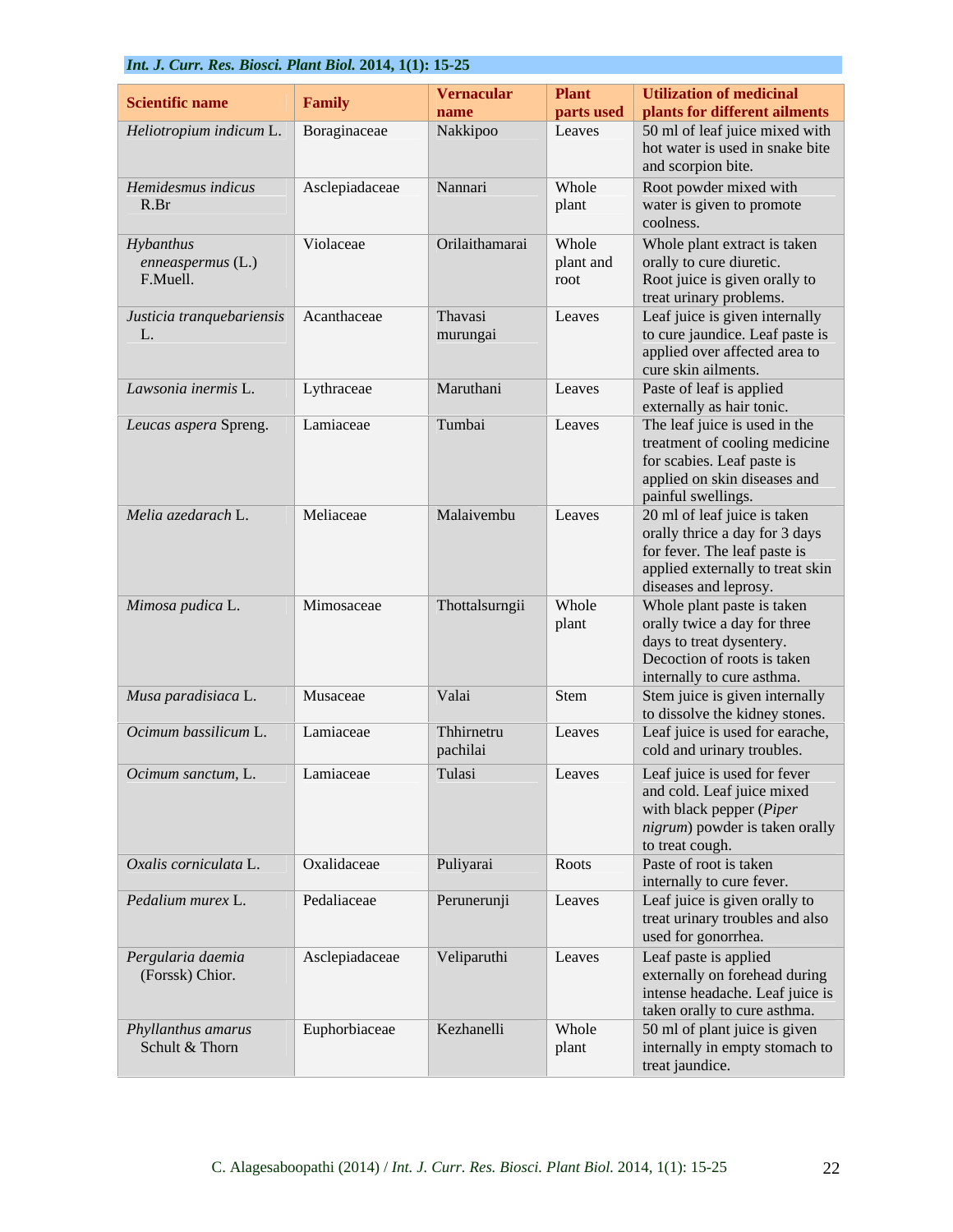|                        | <i>Int. J. Curr. Res. Diosci. I lant Diot. 2014, 1(1): 13-23</i> |                     |               |                                                                    |  |
|------------------------|------------------------------------------------------------------|---------------------|---------------|--------------------------------------------------------------------|--|
|                        |                                                                  | Vernacular          | <b>Plant</b>  | <b>Utilization of medicinal</b>                                    |  |
| Scientific name        | Family                                                           | name                | parts used    | plants for different ailments                                      |  |
| Plectranthus coleoides | Lamiaceae                                                        | Omavalli            | Leaves        | Juice of leaves is taken orally                                    |  |
| Benth.                 |                                                                  |                     |               | to cure cold. Leaf paste is                                        |  |
|                        |                                                                  |                     |               | applied to treat wounds.                                           |  |
| Plumbago zeylanica L.  | Plumbaginaceae                                                   | Chithiramulam Roots |               | Root powder mixed with                                             |  |
|                        |                                                                  |                     |               | cow's milk is given to cure                                        |  |
|                        |                                                                  |                     |               | fever, skin diseases, diuretic                                     |  |
|                        |                                                                  |                     |               | and dyspepsia.                                                     |  |
| Rhinacanthus nasutus   | Acanthaceae                                                      | Nagamalli           | Leaves        | Leaf paste is applied                                              |  |
| Kurz.                  |                                                                  |                     |               | externally to treat snake bite,                                    |  |
|                        |                                                                  |                     |               | scorpion sting and skin                                            |  |
|                        |                                                                  |                     |               | diseases.                                                          |  |
| Ruellia tuberosa L.    | Acanthaceae                                                      |                     | Leaves        | Leaf paste is applied                                              |  |
|                        |                                                                  |                     |               | externally on cuts and wounds.                                     |  |
| Sesbania grandiflora   | Papillionoideae                                                  | Agathi              | Leaves        | 50 ml of leaf juice is taken                                       |  |
| Pers.                  |                                                                  |                     |               | orally to curing dysentery,                                        |  |
|                        |                                                                  |                     |               | stomachache and eliminate                                          |  |
|                        |                                                                  |                     |               | worms.                                                             |  |
| Solanum nigrum L.      | Solanaceae                                                       | Manathakkali        | Leaves        | Juice of leaves is taken orally                                    |  |
|                        |                                                                  |                     |               | to treat stomach ulcer.                                            |  |
| Solanum surattense     | Solanaceae                                                       | Kandankathiri       | $\vert$ Fruit | Fresh or dried fruit paste is                                      |  |
| Burm.f.                |                                                                  |                     |               | used to curing toothache.                                          |  |
| Solanum trilobatum L   | Solanaceae                                                       | Thuthuvelai         | Leaves        | Leaf juice is taken internally                                     |  |
|                        |                                                                  |                     |               | to treat cough, fever, cold and                                    |  |
|                        |                                                                  |                     |               | asthma.                                                            |  |
| Syzygium cumini (L.)   | Myrtaceae                                                        | Navalpalam          | Seeds         | Seeds extract mixed with                                           |  |
| Skeels                 |                                                                  |                     |               | cow's milk is given internally                                     |  |
|                        |                                                                  |                     |               | to cure diabetes.                                                  |  |
| Tribulus terrestris L. | Zygophyllaceae                                                   | Nerunjii            | Fruits and    | Fruit juice is taken orally to                                     |  |
|                        |                                                                  |                     | leaves        | cure urinary troubles.                                             |  |
|                        |                                                                  |                     |               | Leaf paste is applied                                              |  |
|                        |                                                                  |                     |               | externally on cuts and wounds.                                     |  |
| Tridax procumbens L.   | Asteraceae                                                       | Vettukaya           | Leaves        | Leaf paste is applied                                              |  |
|                        |                                                                  | poondu              |               | externally on cuts and wounds.                                     |  |
| Vernonia cinerea (L)   | Asteraceae                                                       | Mukuthipundu        | Flowers       | The flower juice is mixed with                                     |  |
| Less.                  |                                                                  |                     | and roots     |                                                                    |  |
|                        |                                                                  |                     |               | black pepper ( <i>Piper nigrum</i> )<br>powder and pinch of common |  |
|                        |                                                                  |                     |               | salt is given internally to treat                                  |  |
|                        |                                                                  |                     |               | anthelmintic, fever and skin                                       |  |
|                        |                                                                  |                     |               | disease. Decoction of roots is                                     |  |
|                        |                                                                  |                     |               | taken orally to cure cough,                                        |  |
|                        |                                                                  |                     |               | stomachache and diarrhoea.                                         |  |
| Vitex negundo L.       | Verbenaceae                                                      | Nochi               | Leaves        | Leaves are boiled with water                                       |  |
|                        |                                                                  |                     |               | and the vapour is inhaled                                          |  |
|                        |                                                                  |                     |               | thrice a day to treat cold and                                     |  |
|                        |                                                                  |                     |               | headache.                                                          |  |

The tribal and rural people of Arunoothmalai Hills, Salem district of Tamilandu has been using several plants of therapeutic utilize since time immemorial. Tribals and villagers mainly depend on the plants for all ailments. They are

**Conclusion perceptive of the plant remedies for common** diseases such as jaundice, diabetes, dysentery asthma, rheumatism, skin diseases, cough, urinary troubles, fever, dyspepsia and constipation. They are also very popular with the antidotes for scorpion bite and snake bites. Clinical and pharmacological studies will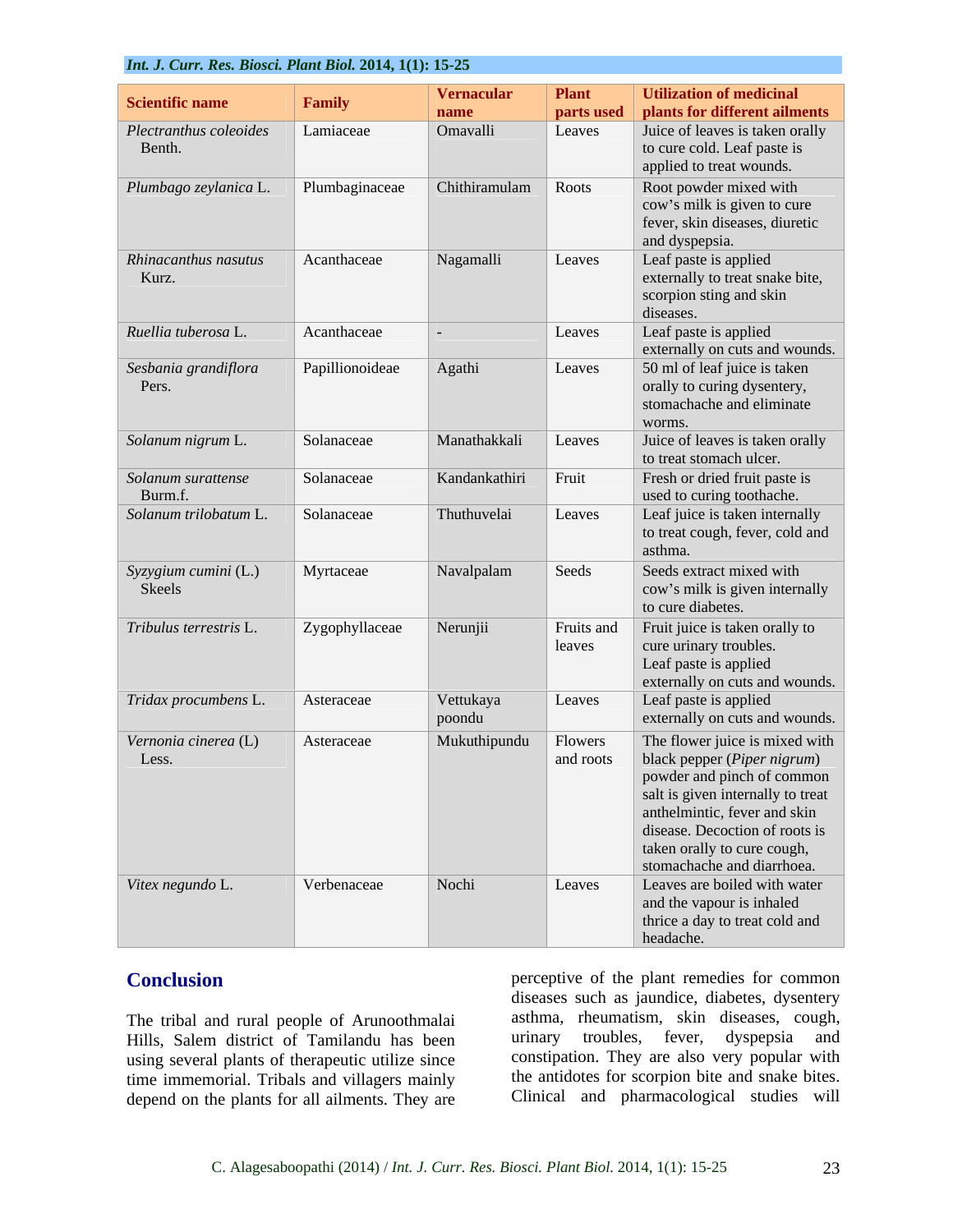support in the confirmation of the efficiency of the report plants. The utilize of the reported plant species were collected from the regional people, who utilize them as tradition. Therefore, it is not proper to use them without consulting an experienced Siddha, Ayurveda, 2011. *Parkinsonia aculeata*: A phyto- Naturopathy and Homeopathy medicine pharmacological review. Asian J. Plant practitioners. For the profit of the community the documented plant species should be taken protect of and also steps be taken for propagation as well as conservation of these plant species. Finally, to conclude, this research paper ethnobotanists, people interested in herbal medicine phytochemists, Gamble, J.S., 1936. Flora of the Presidency of pharmacologists for further important research Madras. Vol. I-III, Allard & Son Ltd., of medicinal plants present in the (Reprinted, 1956), Botanical Survey of Arunoothmalai Hills of Salem district, India.

The author wishes to express his sincere<br>thankfulness to the tribal and rural populace of Henry, A.N., Chitra, V., Balakrishnan, N.P., thankfulness to the tribal and rural populace of Henry, A.N., Chitra, V., Balakrishnan, N.P.,<br>Arunoothmalai Hills, Besides, the author also 1989. Flora of Tamilnadu, India. Series 1: Arunoothmalai Hills. Besides, the author also appreciates the local Vaidya (practitioners of analysis Vol. III, Botanical Survey of appreciates the local Vaidya (practitioners of analysis Vol. III, Botanical Survey of traditional medicine) for sharing their valuable a traditional medicine) for sharing their valuable information during the study.

- Abu-Rabia, 2005. Urinary diseases and southern extends to the lindia. ethnobotany among pastoral nomads in the
- Alagesaboopathi, C., 2009. Ethnomedicinal plants and their utilization by villagers in Kumaragiri Hills of Salem district of Tamilnadu, India. Afr. J. Trad. CAM. 6(3),<br>
222-227.<br> *Eumomed. 2, 23.*<br> *Ignacimuthu, S., Ayyanar, M., Sankarasivaram,*
- plants used as medicine by the Kurumba district of Tamilnadu, India. Asian J. Exp.
- Traditional knowledge of Kani tribals in Fubilizations, New Delhi.<br>
Fourthmals of Timpelysli bills Temilnedy Javanthi, P., Aravindhan, V., Rajendran, A., India. J. Ethnopharmacol., 102(2): 246-
- Chopra, R.N., Nayar, S.L., Chopra, I.C., 1956. Glossary of Indian Medicinal Plants, 1906.<br>Council of Scientific and Industrial 906. Council of Scientific and Industrial<br>Besearch New Delhi India (Kadavul, K., Dixit, A.K., 2009).
- Das, S., Choudhury, M.D., Ethnomedicinal uses of some traditional medicinal plants found in Tripur, India. J. Med. Plants Res., 6(35), 4908-4914.
- Divya, B., Mruthunjaya, K., Manjulla, S.N. Sci., 10, 175-181.
- Dwarakan, P., Alagesaboopathi, C., 1999. Traditional crude drug resources used for human and live-stock diseases in Salem district, Tamilnadu. J. Econ. Taxon. Bot., 23, 421-424.
- Madras. Vol. I-III, Allard & Son Ltd., India, Calcutta, India. 1936.
- **Acknowledgement** ethnomedicinal plants from Chamundi<br>Hills, Mysore. J. Med. Plants Res., 5(20), Guru Prasad, B.R., 2011. Assessment of ethnomedicinal plants from Chamundi Hills, Mysore. J. Med. Plants Res., 5(20), 5200-5202.
	- Henry, A.N., Chitra, V., Balakrishnan, N.P., 1989. Flora of Tamilnadu, India. Series 1: Analysis Vol. III, Botanical Survey of India, Southern Circle, Coimbatore, Tamilandu, India.
- **References** Flora of Tamilnadu, India. Series 1: Henry, A.N., Kumari, G.R., Chitra, V., 1987. Analysis Vol.II, Botanical Survey of India, Southern Circle, Coimbatore, Tamilandu, India.
	- Middle East. J. Ethnobiol. Ethnomed., 1: 4. Ignacimumu, S., Ayyanar, M., Sankara-Ignacimuthu, S., Ayyanar, M., Sankara narayanan, K.,  $2005$ . investigations among tribes in Madurai district of Tamilnadu, India. J. Ethnobiol Ethnomed. 2, 25.
- Alagesaboopathi, C., 2011. Ethnomedicinal K., 2008. Ethnobotanical study of tribals in Pennagaram region, Dharmapuri<br> $\frac{1}{28}$  and  $\frac{1}{28}$  and  $\frac{1}{28}$  and  $\frac{1}{28}$  and  $\frac{1}{28}$  and  $\frac{1}{28}$  and  $\frac{1}{28}$  and  $\frac{1}{28}$  and  $\frac{1}{28}$  and  $\frac{1}{28}$  and  $\frac{1}{28}$  and  $\frac{1}{28}$  and K., 2008. Ethnobotanical study medicinal plants used by Paliar tribals in Theni district of Tamilnadu, India. Fitoter. 79(7-8), 562-568.
- Biol. Sci*.,* 2: 140-142. Jain, S.K., 1991. Dictionary of Indian Folk Ayyanar, M., Ignacimuthu, S., 2005. Medicine and Ethnobotally. Deep Medicine and Ethnobotany. Deep Publications, New Delhi.
	- Kouthmalai of Tirunelveli hills, Tamilnadu,<br>
	Ladie L. Ethnonbermeesel (1020): 246 2012. Phytotherapeutic plants of 255. Madukkarai Hills in the Southern Western Jayanthi, P., Aravindhan, V., Rajendran, A., 2012. Phytotherapeutic plants of Ghats of Coimbatore District, Tamilnadu, India. Int. J. Ayurv. Herbal Med. 2(5), 897- 906.
	- Research, New Delhi, India.<br>
	Ethnomedicinal studies of the woody<br>
	Ethnomedicinal studies of the woody Kadavul, K., Dixit, A.K., 2009. Ethnomedicinal studies of the woody